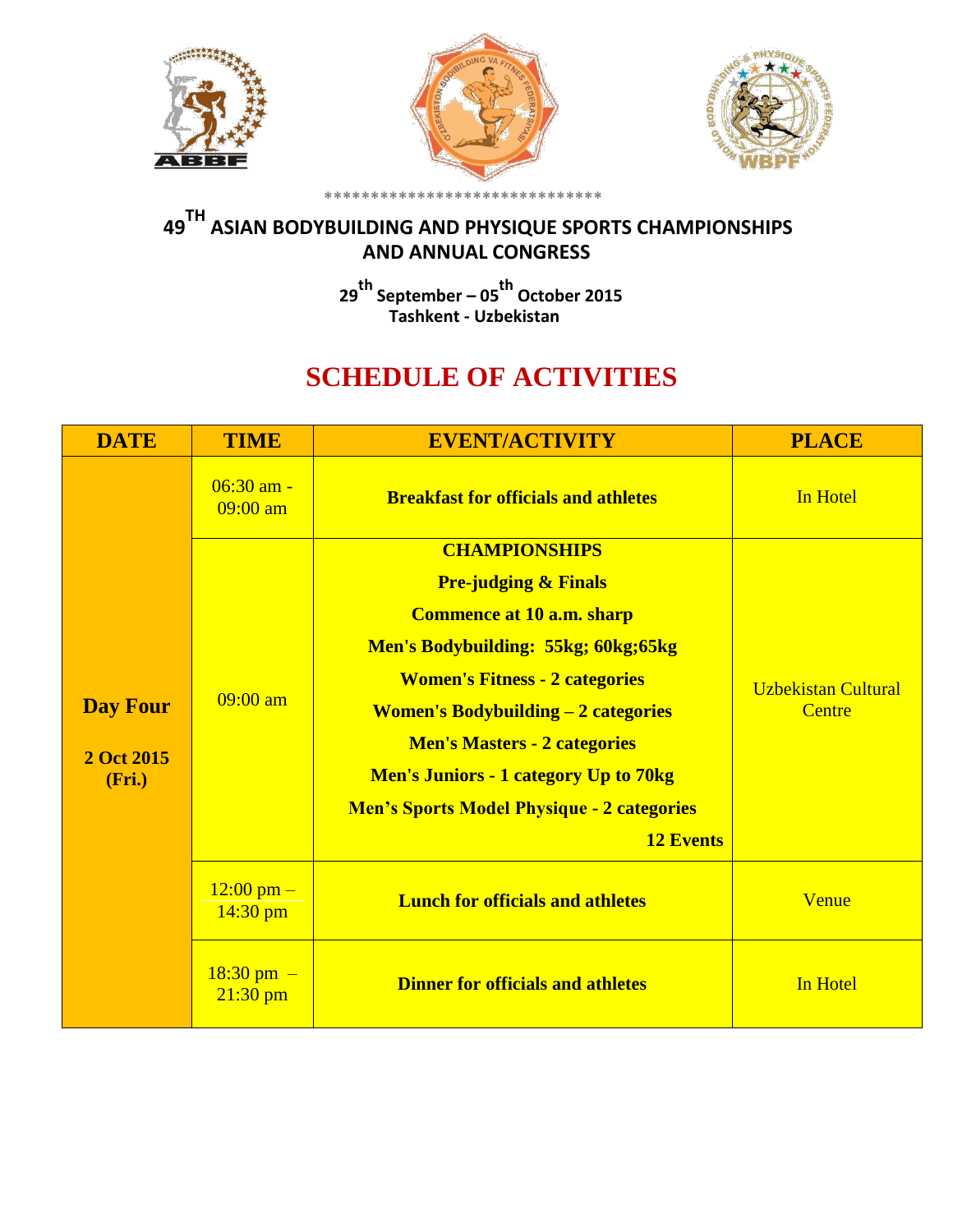| <b>Day Five</b><br>3 Oct 2015<br>(Sat.) | $06:30$ am -<br>$09:00$ am         | <b>Breakfast for officials and athletes</b>                                                                                                                                                                                                                                                                                                                                                                                                                             | In Hotel                             |
|-----------------------------------------|------------------------------------|-------------------------------------------------------------------------------------------------------------------------------------------------------------------------------------------------------------------------------------------------------------------------------------------------------------------------------------------------------------------------------------------------------------------------------------------------------------------------|--------------------------------------|
|                                         | $09:00$ am                         | <b>CHAMPIONSHIPS</b><br><b>Pre-judging &amp; Finals</b><br><b>Commence at 10 a.m. sharp</b><br><b>Men's Fitness - 1 category</b><br><b>Men's Juniors - 1 category Over 70 kg.</b><br>Men's Bodybuilding: 70kg; 75kg; 80kg<br><b>Men's Athletic Physique - 2 categories</b><br><b>Up to 160cm &amp; 165cm</b><br><b>Women's Model Physique - 2 categories</b><br>Up to 160 cm & 165cm<br><b>Women's Athletic Physique 1 category</b><br>Up to 160 cm<br><b>10 Events</b> | <b>Uzbekistan Cultural</b><br>Centre |
|                                         | $12:00 \text{ pm} -$<br>$14:30$ pm | <b>Lunch for officials and athletes</b>                                                                                                                                                                                                                                                                                                                                                                                                                                 | Venue                                |
|                                         | $16:00$ pm                         | <b>Opening Ceremony</b>                                                                                                                                                                                                                                                                                                                                                                                                                                                 | <b>Uzbekistan Cultural</b><br>Centre |
|                                         | $17:00$ pm                         | <b>CHAMPIONSHIPS</b><br><b>Pre-judging &amp; Finals (continuation)</b>                                                                                                                                                                                                                                                                                                                                                                                                  | <b>Uzbekistan Cultural</b><br>Centre |
|                                         | $18:30$ pm $-$<br>$21:30$ pm       | <b>Dinner for officials and athletes</b>                                                                                                                                                                                                                                                                                                                                                                                                                                | In Hotel                             |